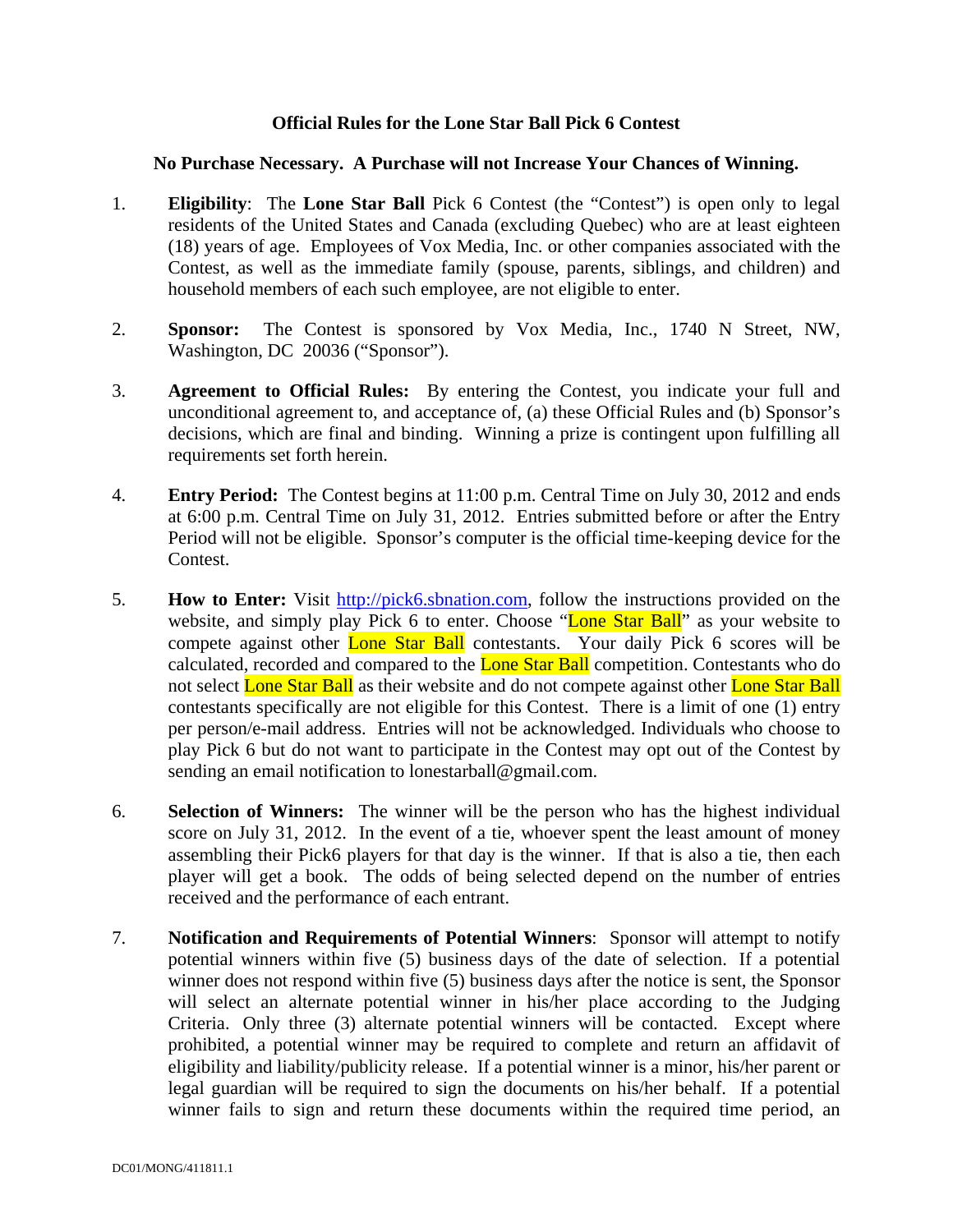alternate potential winner may be selected in his/her place according to the Judging Criteria. Only three (3) alternate potential winners may be contacted.

- 8. **Prize(s):** A copy of the Josh Lewin book "Ballgame," which has a value of \$24.95 retail. A winner is responsible for paying any applicable income taxes and any and all other costs and expenses not listed above. Any prize details not specified above will be determined by Sponsor in its sole discretion. A prize may not be transferred and must be accepted as awarded. You may not request cash or a substitute prize; however, Sponsor reserves the right to substitute a prize with another prize of equal or greater value if the prize is not available for any reason, as determined by Sponsor in its sole discretion.
- 9. **General Conditions:** In the event that the operation, security, or administration of the Contest is impaired in any way for any reason, including, but not limited to fraud, virus, or other technical problem, Sponsor may, in its sole discretion, either: (a) suspend the Contest to address the impairment and then resume the Contest in a manner that best conforms to the spirit of these Official Rules; or (b) award the prize(s) according to the procedures set forth above from among the eligible entries received up to the time of the impairment. Sponsor reserves the right in its sole discretion to disqualify any individual it finds to be tampering with the entry process or the operation of the Contest or to be acting in violation of these Official Rules or in an unsportsmanlike or disruptive manner. Any attempt by any person to undermine the legitimate operation of the Contest may be a violation of criminal and civil law, and, should such an attempt be made, Sponsor reserves the right to seek damages from any such person to the fullest extent permitted by law. Failure by Sponsor to enforce any term of these Official Rules shall not constitute a waiver of that provision. Proof of sending any communication to Sponsor by mail shall not be deemed proof of receipt of that communication by Sponsor. In the event of a dispute as to any online entry, the authorized account holder of the e-mail address used to enter will be deemed to be the participant. The "authorized account holder" is the natural person who is assigned to an email address by an Internet access provider, online service provider, or other organization responsible for assigning email addresses for the domain associated with the submitted e-mail address. The Contest is subject to federal, state, and local laws and regulations and is void where prohibited.
- 10. **Release and Limitations of Liability:** By participating in the Contest, you agree to release and hold harmless Sponsor, its parent, subsidiaries, affiliates, and each of their respective officers, directors, employees, and agents (the "Released Parties") from and against any claim or cause of action arising out of participation in the Contest or receipt or use of any prize, including, but not limited to: (a) unauthorized human intervention in the Contest; (b) technical errors related to computers, servers, providers, or telephone, or network lines; (c) printing errors; (d) lost, late, postage-due, misdirected, or undeliverable mail; (e) errors in the administration of the Contest or the processing of entries; or (f) injury or damage to persons or property which may be caused, directly or indirectly, in whole or in part, from entrant's participation in the Contest or receipt or use of any prize. You further agree that in any cause of action, the Released Parties' liability will be limited to the cost of entering and participating in the Contest, and in no event shall the Released Parties be liable for attorney's fees. You waive the right to claim any damages